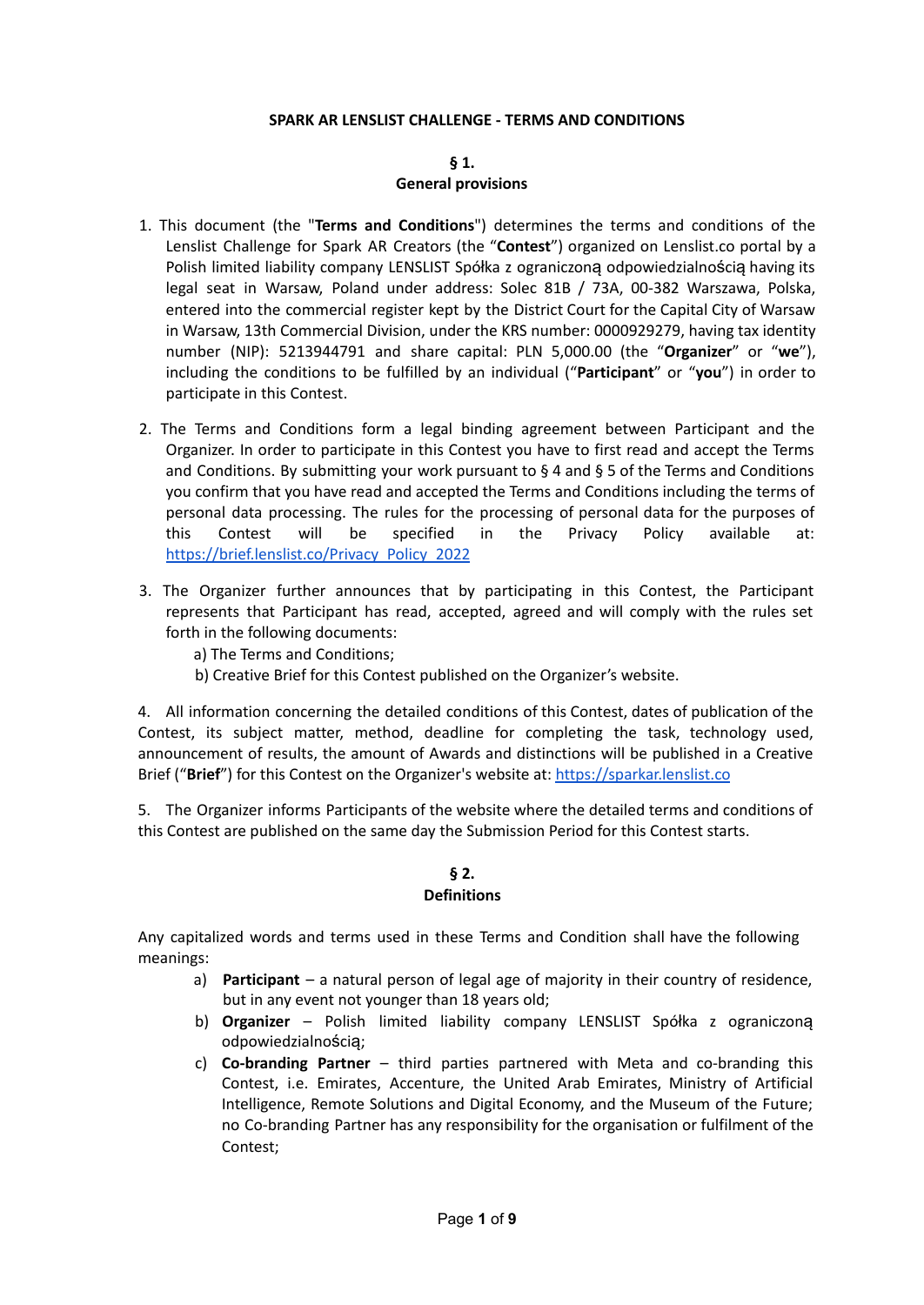- d) **Team Leader -** the individual who submits a Spark AR Effect on behalf of the Creator Team will be designated the leader of the Creator Team;
- e) **Work** the task for the Participants consists of creating, publishing and submitting content;
- f) **Track** one of three themes based on the Contest statement of a specific Co-branding Partner;
- h) **Contest Administrator / Fulfilment Company** Enteractive Solutions Group, Inc. 1612 W. Olive Ave., #300, Burbank, CA 91506 USA, Contest Administrator will be the only entity responsible for all issues related to the organisation of the Award payment process.

### **§ 3. Conditions of participation**

- 1. Participation in this Contest is free of charge. In order to participate in the Contest, a Participant shall read and accept the Terms and Conditions, fulfil the conditions of participation and perform the task described in § 5 of the Terms and Conditions.
- 2. If more than one natural person takes part in this Contest submits one AR Effect (the "**Creator Team**"), all members of the Creator Team agree that:
	- a) the individual who submits a Spark AR Effect on behalf of the Creator Team will be designated the leader of the Creator Team (the "**Team Leader**");
	- b) the Team Leader is solely responsible for distributing any proceeds resulting from being selected as an Awardee to the other individuals in the Creator Team.
- 3. Employees, personnel, officers, directors, members, managers, agents and representatives of the Organizer and/or Co-branding Partners and/or Meta Platforms, Inc. and its subsidiaries ("**Meta**"), their immediate family members (parents, step-parents, children, step- children, siblings, step-siblings and spouses, regardless of where they live), anyone who shares a residence with the above at least 3 months out of the year or anyone professionally associated with the Organizer or Co-branding Partners or Meta or with the Contest itself are excluded from participation.
- 4. This Contest is open to Participants from all around the world, however, you must ensure that your participation is lawful in accordance with the laws of your country of residence. The Rules are void where participation would not be permitted under local national laws. Participants should be natural persons and who: (i) are 18+ and age of majority, (ii) are not located in Russia, Crimea, Donetsk, and Luhansk regions of Ukraine, Cuba, North Korea, Iran, and Syria, or located in any jurisdiction subject to comprehensive trade sanctions administered by U.S. Dept. of Treasury's Office of Foreign Assets Control, or where the laws of the USA or local law prohibit participation or receiving a prize in any contest, (iii) are not the target of any sanctions, including any person on the List of Specially Designated Nationals and Blocked Persons, the Foreign Sanctions Evaders List, and the Sectoral Sanctions Identifications List administered by the U.S. Department of the Treasury's Office of Foreign Assets Control, the EU Consolidated Financial Sanctions List administered by the European Union, the Consolidated List of Financial Sanctions Targets in the United Kingdom administered by Her Majesty's Treasury, and the United Nations Security Council Asset Freeze List; or (iv) owned or controlled (as defined by the relevant sanctions law) by any such person described in clause (i), (ii) or (iii), as a result of which such owned or controlled person is subject to the same prohibitions or restrictions as the person described in clause (i), (ii) or (iii).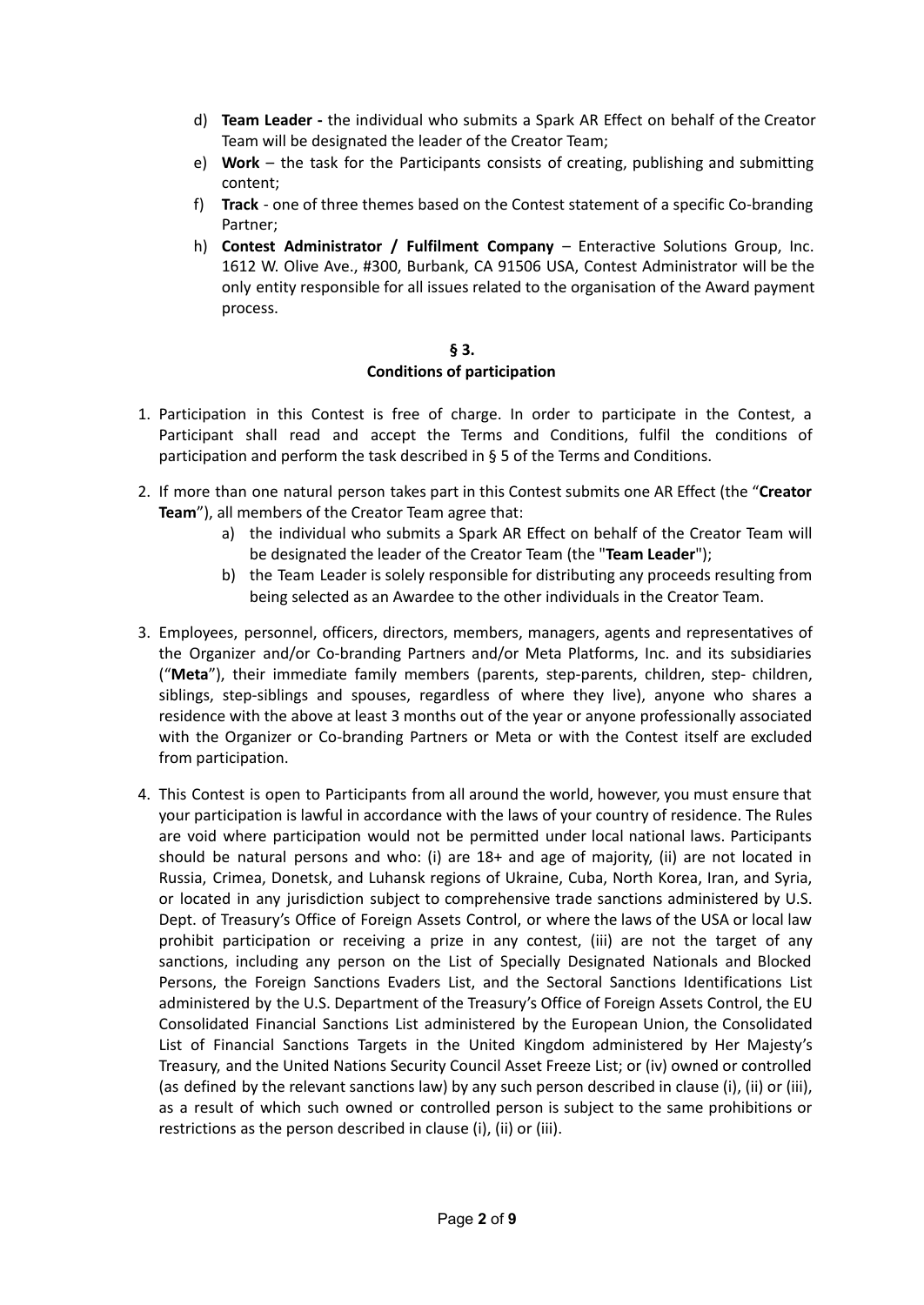- 5. The Organizer informs that on the website: <https://sparkar.lenslist.co> has posted a list of countries from which natural persons residing there, due to special legal circumstances may not take part.
- 6. All rights in and to the material provided in the Brief on the Organizer's website: <https://sparkar.lenslist.co> are reserved by Meta.
- 7. The creation and submission of a Spark AR Effect does not create any employment relationship between the Participant and the Organizer, Meta or the Co-branding Partners.
- 8. Meta or the Co-branding Partners do not assist in administering the promotion or the payment of the Award. These Terms and Conditions do not create an agency, partnership, joint venture or any other form of association, for tax purposes or otherwise, between you and the Organizer, Meta or the Co-branding Partners, and you shall make no such representation to anyone. You have no right or authority, express or implied, to assume or create any obligation of any kind, or to make any representation or warranty, on behalf of Meta or to bind Meta in any respect whatsoever. The liability of Meta or the Co-branding Partners, in connection with the organization of this Contest is fully excluded. All questions, comments, complaints and claims related to this Contest should be directed to the Organizer and not to Meta or the Co-branding Partners. Organizer and Participant irrevocably and unconditionally agree, to the fullest extent permitted by law, to defend, indemnify, and hold harmless Meta and the Co-branding Partners, its affiliates and their respective officers, directors, trustees, employees, sublicensees, contractors, users and agents, from and against any and all third party claims, liabilities, losses, damages, penalties, taxes, costs and expenses (including reasonable attorneys' fees and court costs) directly, indirectly, wholly, or partially arising from or in connection with this Contest. The rights and obligations pursuant to this paragraph shall survive the termination, rescission or expiration of these Terms and Conditions. The above provisions apply with the proviso that the Contest Administrator is solely responsible for the payment of the Award.
- 9. You agree to the Organizer sharing your contact information with Meta and the Contest Administrator for the purposes of payment of the Award. You can withdraw your consent at any time by emailing info@lenslist.co. Read the Contest Administrator's Privacy Policy at <https://enteractivesolutions.com/privacy-policy>

# **§ 4.**

# **The Works**

- 1. The task for the Participants consists of creating, publishing and submitting content in accordance with specifications stipulated in the Brief for this Contest on Lenslist website (the "**Work**").
- 2. When participating in this Contest, you are strictly prohibited from and you are hereby obligated NOT to:
	- a) upload, transmit, post, provide a hyperlink to or otherwise make available:
		- any Work that is unlawful, threatening, abusive, fraudulent, deceptive, defamatory, harmful to minors, or indecent in any way, as determined by Organizer in Organizer's sole discretion, including without limitation any Work that would constitute (or encourage conduct that would constitute) a criminal offence, give rise to civil liability or otherwise violate any local, state, national, foreign or international law or regulation, such as by infringing, misappropriating, or otherwise violating the intellectual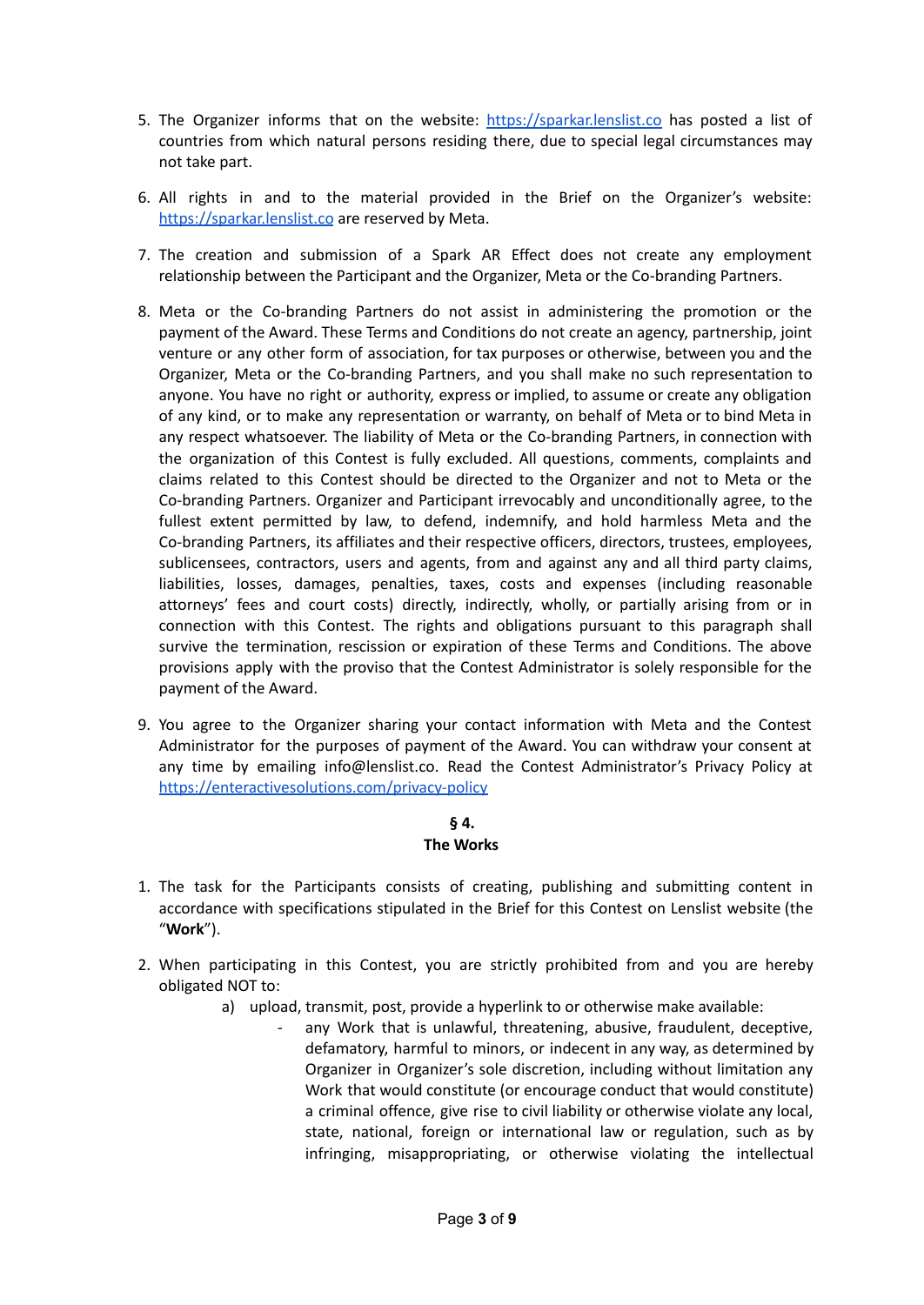property rights, moral rights or privacy rights of any third party, or otherwise causing injury of any kind to a third party;

- Work that may infringe any patent, trademark, trade secret, copyright or other intellectual or proprietary right of any party;
- any Work that affects Meta, the Co-branding Partners or the Organizer adversely or reflects negatively on Meta, the Co-branding Partners or the Organizer of this Contest, Organizer's clients, affiliated companies, partners, sponsors or licensees, or the goodwill, name or reputation of any of the foregoing, or that causes distress or duress to anyone, or discourages any person from participating in this Contest;
- any Work that you do not have a right to make available under any law or under contractual or fiduciary relationships (such as inside information, proprietary and confidential information learned or disclosed as part of employment relationships or under nondisclosure agreements, any private information of any third party, Work you did not have permission to post);
- any material that contains software viruses, worms, or any other computer code, files or programs designed to interrupt, destroy or limit the functionality of any computer software or hardware or telecommunications equipment;
- uses or is suggestive of the trademarks or products of Meta, the Co-branding Partners, the Organizer, Organizer's clients, affiliated companies, partners, sponsors;
- b) participate in this Contest to impersonate any person or entity, including but not limited to an employee of Organizer or its affiliated companies, or falsely state or otherwise misrepresent yourself, your age or your affiliation with a person or entity;
- c) instigate or encourage others to commit illegal activities or cause injury or property damage to any person;
- d) act in a manner that is hateful or discriminatory based on race, color, sex, religion, nationality, ethnic or national origin, marital status, disability, sexual orientation or age or is otherwise objectionable, as determined by Organizer in Organizer's sole discretion;
- e) intentionally or unintentionally violate any applicable local, state, national or international law;
- f) post anything indecent, inflammatory, vulgar or overtly insulting, as determined by Organizer in Organizer's sole discretion;
- g) violate the terms of any third-party website or service, or the terms of any other agreement with any third party.

#### **§ 5.**

#### **Submission of Works**

- 1. In order to participate in this Contest, you must create your Work ensuring that the requirements specified in Term and Condition and in the Brief on the Contest website site are followed and submit it by filling out the form provided there.
- 2. Each Work should be submitted in accordance with one of two Tracks described in a Brief on the Contest website. Each Track coincides with the Contest statement of a specific Co-branding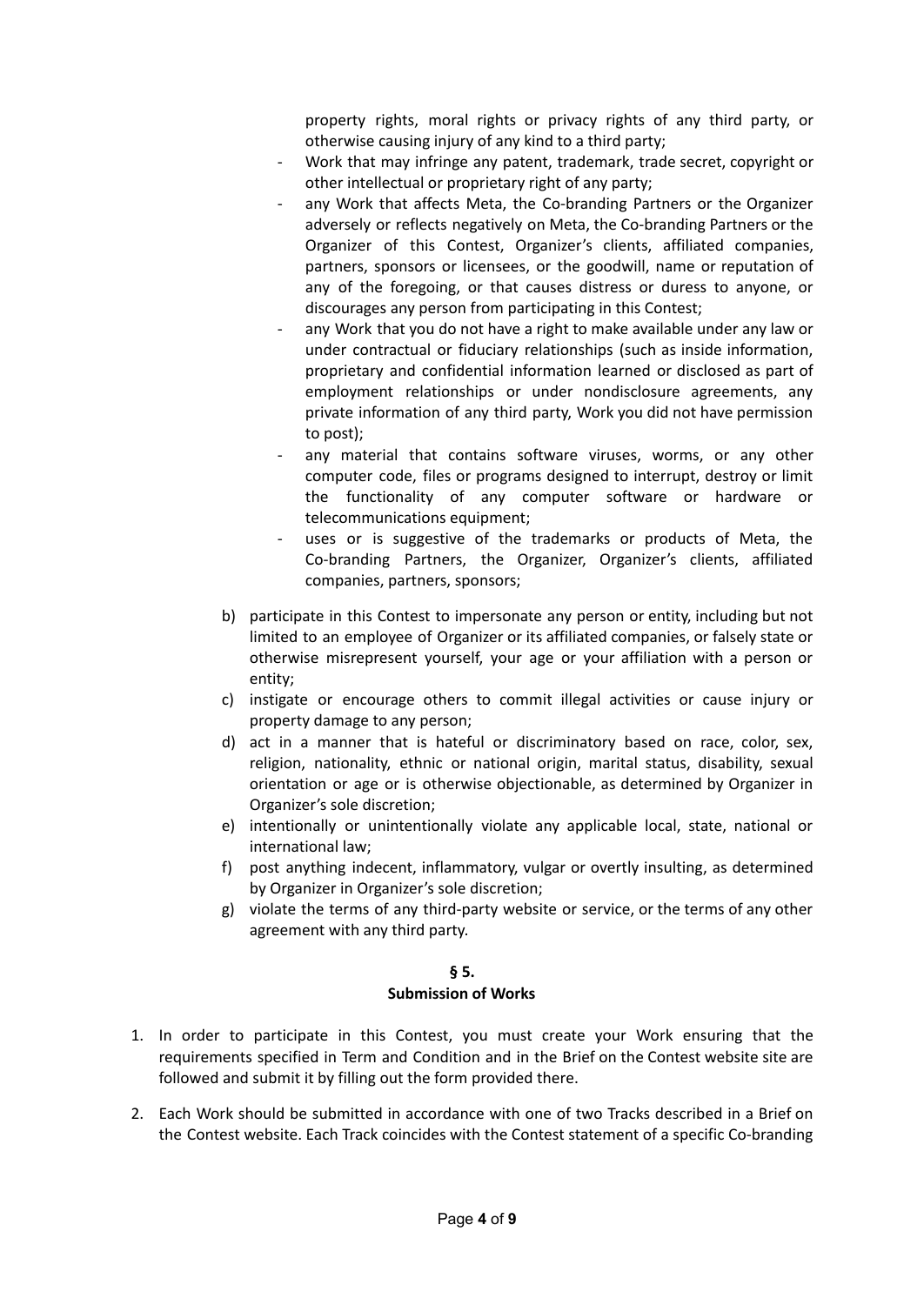Partner.

- 3. Participants will receive confirmation of Work's submission for the Contest within 48 hours from filling out the form.
- 4. Participants might be asked to send to the Organizer source files of the Work, in order to verify the Work.
- 5. One Participant may submit up to 10 Works in each Track, 20 Works in total.
- 6. The Organizer allows, subject to any Submission Period deadlines, the possibility of changing the Work that has already been submitted. For this purpose, the Participant must once again go through the entire procedure described in point 1 above. This is based on the understanding that the new Work will replace the original Work, and the original Work will be disqualified, as the last submitted Work with the same name will be the one to take part in the Contest.
- 7. The Organizer reserves the right to disqualify any Participant or Work that does not comply with these Terms and Conditions in its sole discretion. Organizer is not obligated to notify you if your Work has been disqualified.
- 8. The Organizer reserves the right to remove inappropriate, offensive and harmful submissions as well as projects that do not fit the brief.
- 9. You can submit Work that has already been published, provided that Work meets the conditions set out in point 10 below, including in particular on the condition that Work has not been used commercially in any way.
- 10. To be an eligible submission, your Work must meet the following requirements:
	- a) Work must be your own original work, solely created by you;
	- b) Work must not have been previously licensed, sold, used, published, released, distributed or otherwise commercially exploited in any form;
	- c) Work must not have previously won any award;
	- d) Work must not infringe or violate any intellectual property rights (including copyright and trademark), privacy, publicity or other personal or proprietary rights of any individual or entity;
	- e) Work must not contain, be derived from, or reference any names, products or services of any business, company, entity or any third-party trademarks, logos trade dress or promotion of any brand, product or service;
	- f) Work can be in any language;
	- g) Work can be any length of time;
	- h) Work must be published on Participants Facebook and/or Instagram account via Spark AR Hub or uploaded for purposes of verification and activating the test link via Spark AR Hub;
	- i) Participant must follow Facebook's [Community](https://transparency.fb.com/en-gb/policies/community-standards/) Standards;
	- j) Participant must comply with [Facebook's](https://www.facebook.com/terms) Terms of Service, Spark AR [Studio](https://sparkar.facebook.com/ar-studio/terms/) [Terms,](https://sparkar.facebook.com/ar-studio/terms/) Spark AR and Frame [Studio](https://www.facebook.com/legal/camera_effects_platform_terms) Terms, and Spark AR [Policies](https://sparkar.facebook.com/ar-studio/learn/publishing/spark-ar-review-policies/);
	- k) Participant agrees that participation in this Contest and agreement to these Terms and Conditions will not violate any agreement to which (s)he is a signatory or party and that no such agreement otherwise limits Participants' ability to participate in this Contest or grant the rights granted in these Terms and Conditions.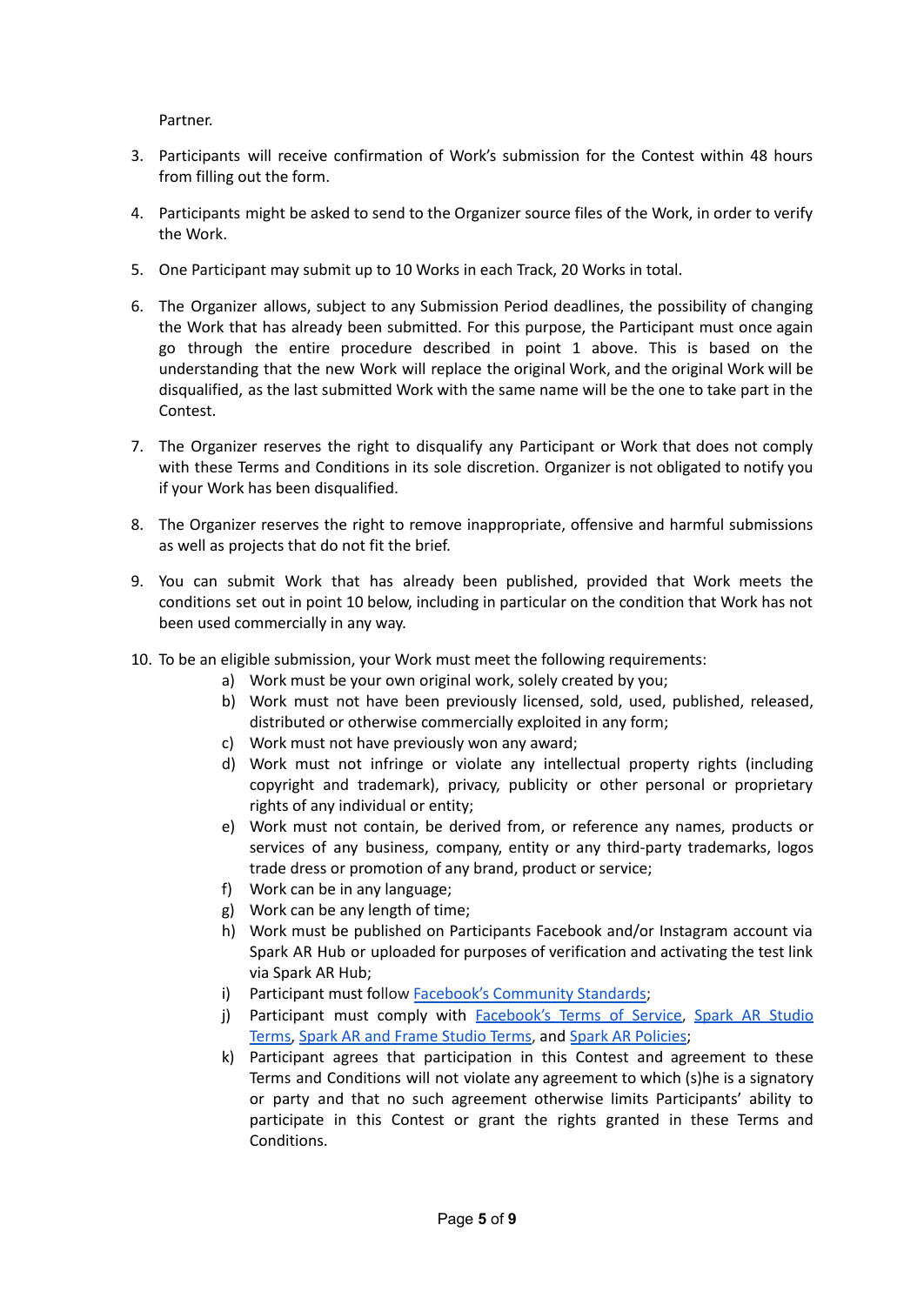#### **§ 6. Duration and timeline**

- 1. This Contest's duration and timeline are defined in the Brief on the Contest's website and include a Submission Period, Selection Period and Winners Announcement. In § 1 point 4 the Organizer provides a website where all detailed information concerning this Contest will be placed.
- 2. The Organizer reserves the right to extend the duration of the Contest in the event of unforeseen circumstances outside its control.
- 3. Work can be submitted in the Submission Period, which is specified in detail on the website provided by the Organizer in § 1 point 4 of these Terms and Conditions.
- 4. In accordance with the rules contained in these Terms and Conditions and in Brief on the Contest's website after the end of the Submission Period, the Organizer verifies the eligibility of the Participants to participate in the Contest, reviews the Works according to specifications stipulated in the Brief, and announces the Awardees list.

# **§ 7. Selection of Awardees**

- 1. Detailed rules and criteria for selecting the awarded Submissions are posted in the Brief on the Contest website specified in § 1 point 4.
- 2. The amount of prizes and distinctions are described in the Brief on the Contest website specified in § 1 point 4.
- 3. All Works submitted by the Participants will be judged by a panel of judges selected by the Organizer in its sole discretion ("**Judges**"). The Judges will use the following criteria according to the percentage weights indicated (the "**Criteria**") to evaluate the Participants:
	- a) 25%: Craftsmanship: technical achievements, capabilities used, ability to take advantage of the platform;
	- b) 25% Originality: uniqueness, difference from other submissions;
	- c) 25%: Creativity: creativity of elements used to create the Work;
	- d) 25%: Theme: how well the Work makes use of the specific Track's theme.
- 4. All Judges' decisions are final and binding in all matters relating to this Contest. Each Participant acknowledges that other Participants may have created ideas and concepts contained in their Work that may have familiarities or similarities to its Work (including, without limitation, a similar Work), and that Participant will not be entitled to any compensation or right to negotiate with the Released Parties because of these familiarities or similarities.
- 5. The Organizer shall have the right to request, and the Awardees shall be obliged within seven (7) days in a manner indicated by the Organizer to submit source files concerning the awarded task.
- 6. The Organizer is not responsible for the lack of payment of the Award by the Contest Administrator or the inability to collect the Award for reasons attributable solely to the Awardee.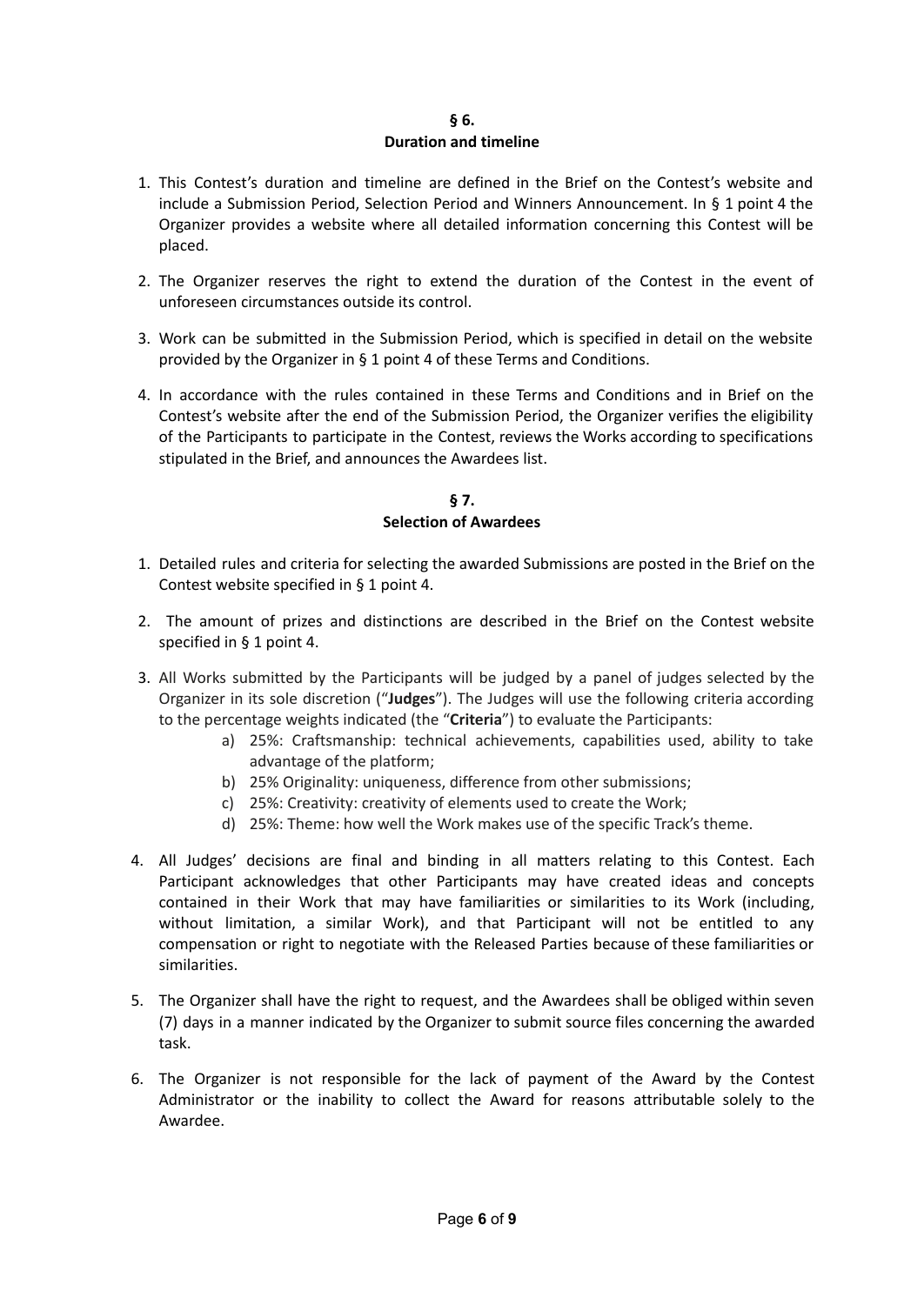- 7. The Contest Administrator is solely responsible for the payment of the Award.
- 8. If required by applicable law, the Contest Administrator may cancel or stop a payment of the Award at any time including after determination and announcement of Awardees. Awardee may not hold Organizer liable for any damages resulting from the Contest Administrator's decision to cancel or stop a payment as required by applicable law.
- 9. The Contest Administrator will contact the Awardees through his/her email address given during registration. The Awardee will have three (3) days to respond to the Award notification message. If the Awardee cannot be reached, within the time frame mentioned above, then the Awardee forfeits the Award and may be disqualified from the Contest at the Organizer's sole discretion. In such a situation, in the place of such a Awardee, with whom it was not possible to contact and who did not receive the Award - the Organizer will select a new Awardee in his place, who, in accordance with the criteria set out in Clause 3 above, had the next highest score.
- 10. The Contest Administrator reserves the right to modify the notification procedures and applicable deadlines for responding in connection with the selection of any alternate potential Awardee, if any. If an Award is legitimately claimed, it will be awarded. To claim an Award, Awardee must follow the directions in his or her notification.
- 11. Awardees may, in Contest Administrator's sole discretion, be required to complete, sign, notarize (if applicable)and return, without alteration and in the form presented by the Contest Administrator, an affidavit of eligibility and liability/publicity release and tax forms (as applicable) (collectively, the "**Awardee Documents**") according to Contest Administrator's instructions within fourteen (14) days from when Contest Administrator sends the Awardee Documents or other specified time frame. Failure to comply with these requirements, Contest Administrator's or its representative's instructions, or these Terms may, in Contest Administrator's sole discretion, result in disqualifying from the Contest forfeiture of any award potentially won. The Awardee Documents, if required, are each subject to verification by Contest Administrator and may require the participant to provide his or her government identification number and/or a copy of government-issued identification card or number therefrom. Forms may be issued as appropriate in Contest Administrator's sole discretion. Decisions of the Contest Administrator are final on all matters relating to the Contest, including interpretation.
- 12. You agree to execute and deliver to Contest Administrator or Organizer any other documents that Contest Administrator or Organizer deem necessary, including, without limitation, pursuant to and local, state, or federal laws or requirements (including tax reporting). Furthermore, the awarding of any Award may be contingent upon the Awardee's successful passing of a sanctions screen to be conducted by Organizer or Contest Administrator.
- 13. Organizer or the Contest Administrator are not responsible for any inability or unwillingness of an Awardee to accept or use an Award (or portion thereof) for any reason. To the fullest extent allowable under applicable law, all taxes (if applicable) (including, without limitation, national, federal, state, provincial, and/or local taxes), as well as any expenses arising from acceptance or use of the Awards and not specified in these Terms as being provided as part of the Awards, are the sole responsibility of the Awardees. Organizer or the Contest Administrator are not responsible for and will not replace any lost, mutilated, or stolen Awards or Awards element or any Awards that is undeliverable or does not reach an Awardee because of incorrect or changed contact information. If an Awardee does not accept or use the entire Awards for any reason, the unaccepted or unused part of the Awards will be forfeited, and the Contest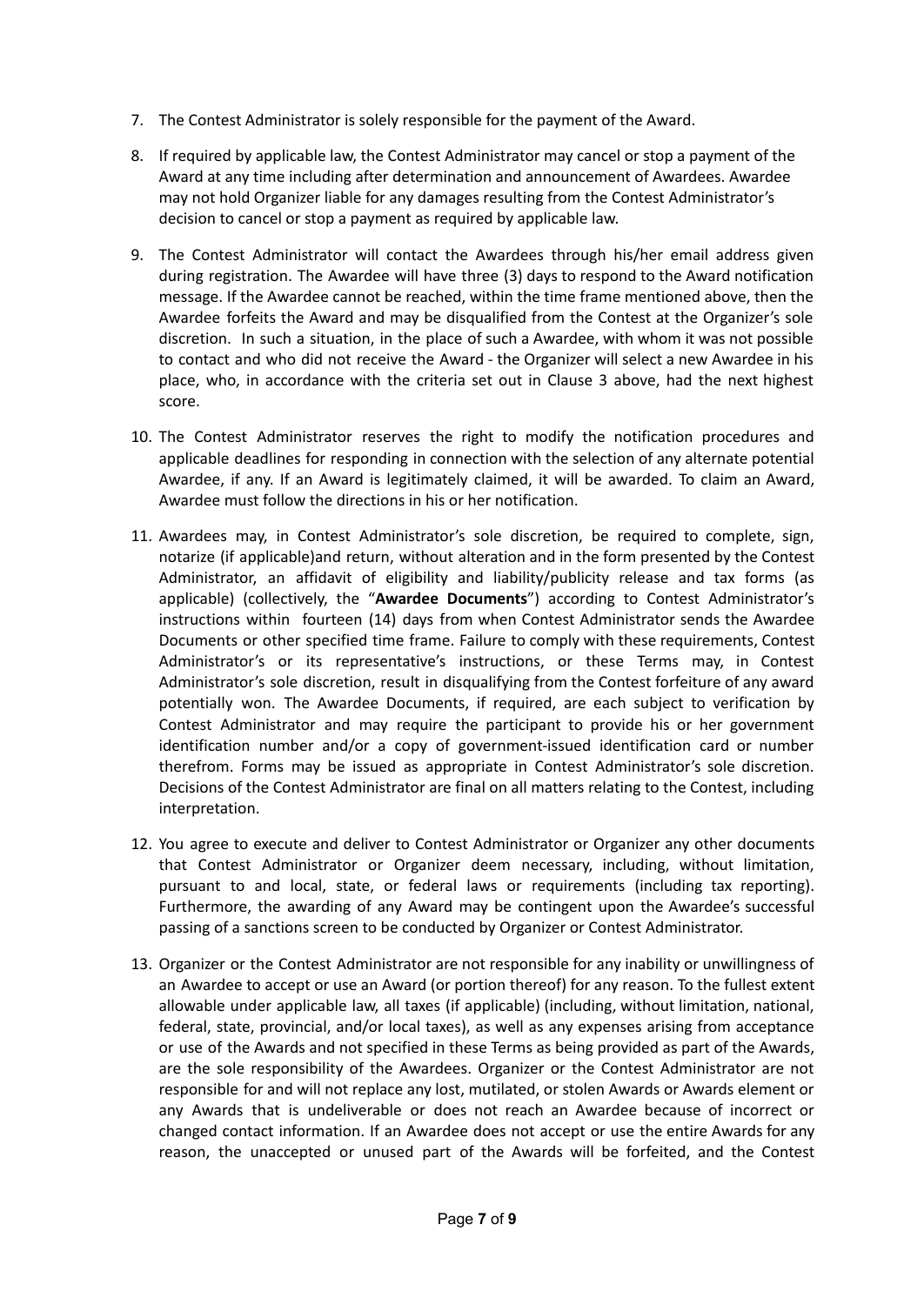Administrator and the Organizer will have no further obligation with respect to that Awards or portion of the Awards. No transfers or substitutions will be made, except at Organizer's sole discretion. Organizer reserves the right to substitute any stated Awards or any component thereof with another Awards or component of equal or greater value for any reason. No more than the stated Awards will be awarded. Participants waive the right to assert as a cost of receiving the Awards, any and all costs of verification and redemption and any liability and publicity that might arise from claiming or seeking to claim said Awards.

14. A valid bank account is required for Awardees to receive payment of their Award.

## **§ 8. Intellectual Property Rights**

- 1. By entering this Contest, you declare that you are the author of the Work and you have all applicable intellectual property rights to the Work submitted in the Contest and that they do not infringe any third party rights.
- 2. By participating in the Contest, each Participant grants the Organizer an irrevocable, transferable, sublicensable, non-exclusive, unlimited, free, worldwide license in order to publish videos or photos made using Participant's Work on websites and social media channels designated by the Organizer.
- 3. The Participant is liable to the Organizer in the event that his application for participation in the Contest or the Work violates the rights of third parties or generally applicable law.
- 4. In the event of posting content and Work that violates the law or rights of third parties, the Participant is responsible. In the event of any claims by third parties against the Organizer for infringement of their copyright-as a result of Organizer's use of the Work, the Organizer shall immediately notify the Participant of this fact, who undertakes to take over the above claims.
- 5. In connection with your participation in this Contest, you may acquire information or materials which are of a confidential or proprietary nature. You agree to use such confidential information only in connection with your participation in the Contest and agree to hold in confidence and to not disclose confidential information to any person or entity without the prior written consent of the relevant entity. You understand and agree that a violation of this confidentiality obligation may result in immediate termination from the Contest, among other remedies that may be sought by and available under law.

# **§ 9. Complaints**

- 1. Participants have the right to lodge complaints regarding the way the Contest is carried out. The complaint should include:
	- a) name and surname of the Participant;
	- b) mailing address;
	- c) exact description of reasons for lodging a complaint.
- 2. Complaints should be sent via email to: [info@lenslist.co](mailto:info@lenslist.co).
- 3. Complaints can be submitted no later than 14 days from the date of the Contest Winners Announcement. The date of complaint submission is the date of its delivery to the Organizer's email account.
- 4. The Organizer shall respond via email to the complaint no later than within 30 days of